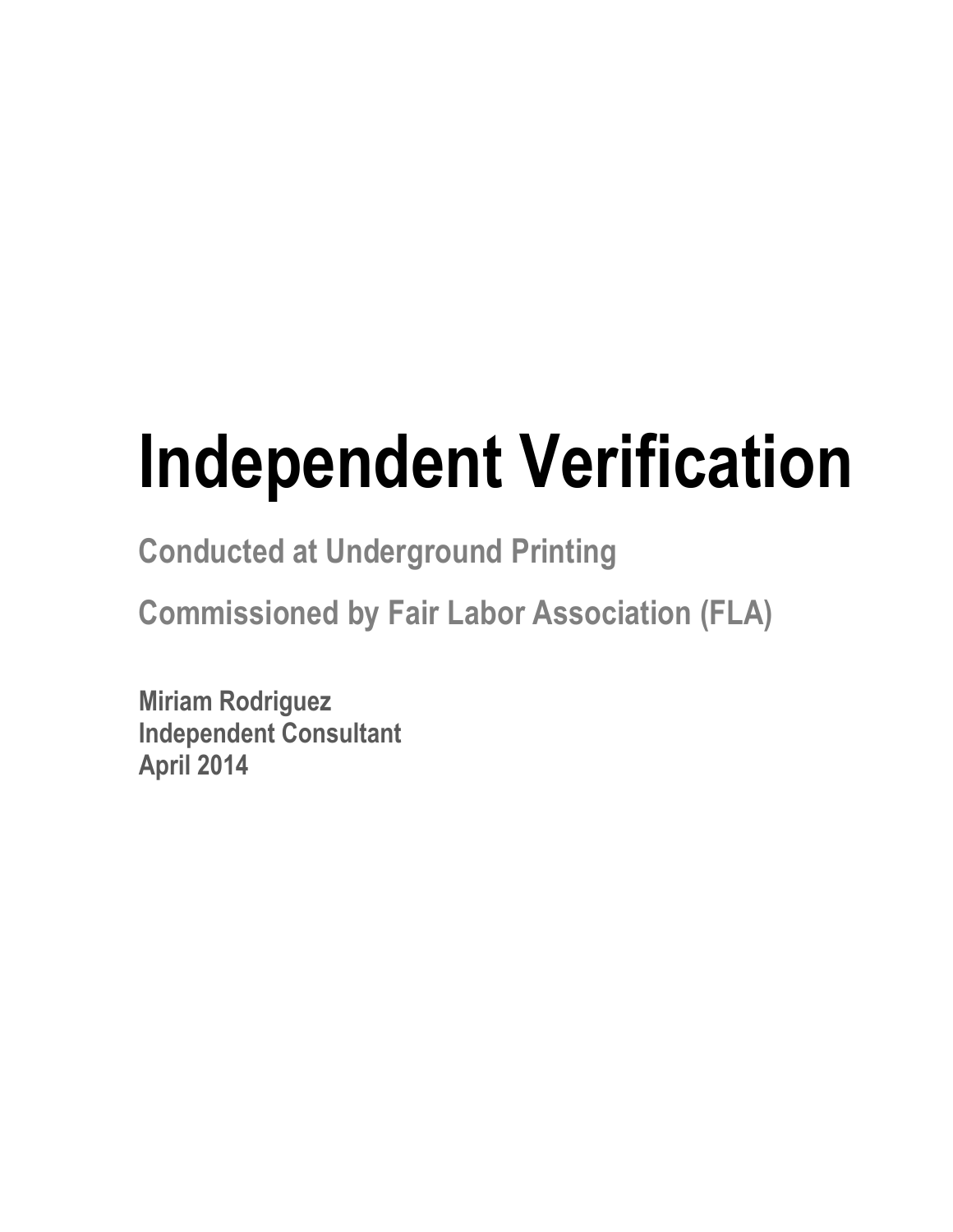# **Table of contents**

| Independent verification results5 |  |
|-----------------------------------|--|
|                                   |  |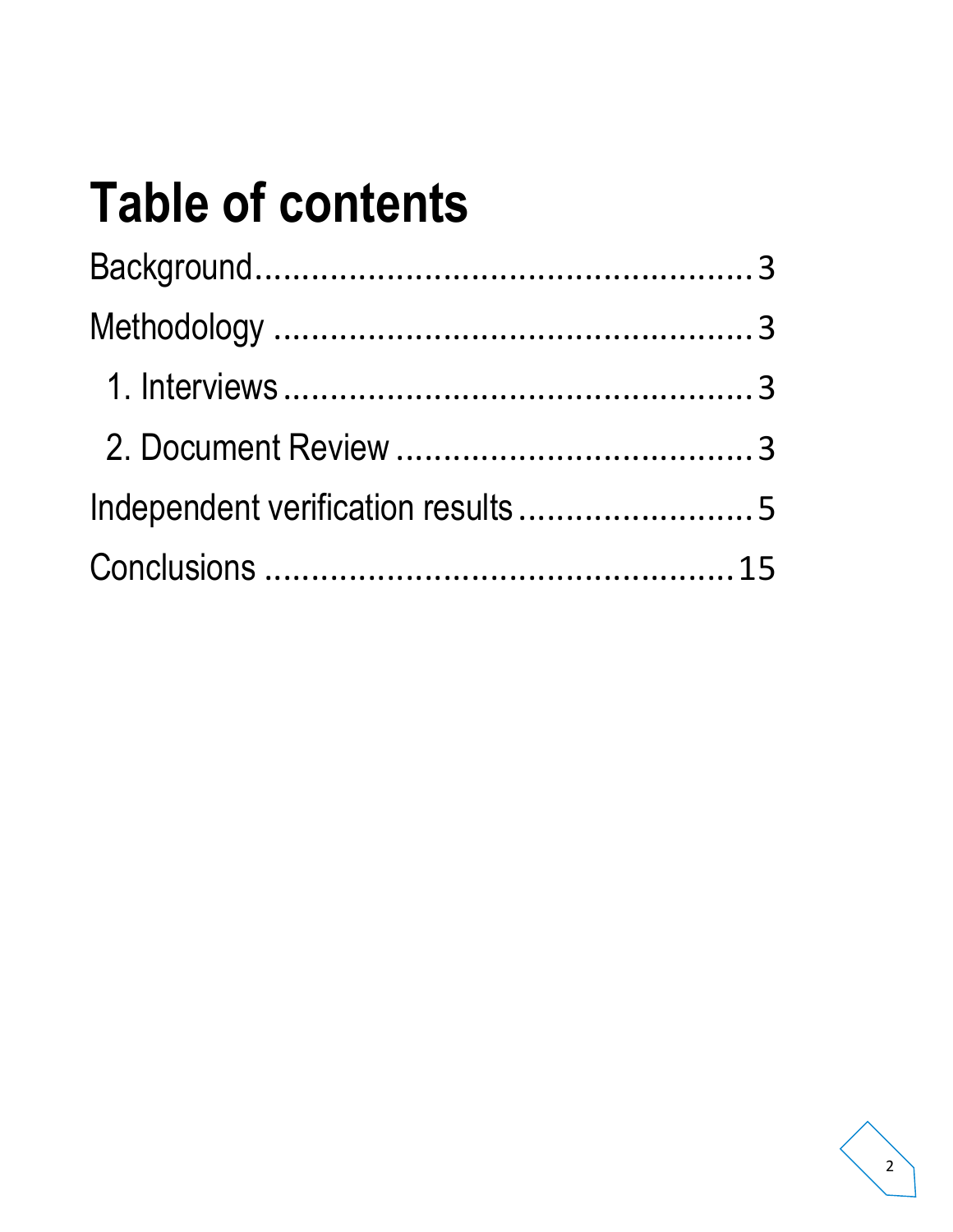#### Background

In August 2013, the FLA received a communication from a third party (who has asked the FLA to keep its identity confidential) alleging a range of violations of the FLA Workplace Code of Conduct and Compliance Benchmarks in the facility of Underground Printing (UGP), a Category C Licensee of the FLA. The FLA informed the Licensee about the complaint and its allegations. In response, the facility carried out its own assessment and developed a remediation plan.

FLA engaged an independent consultant to verify the actions items implemented by UGP through the remediation plan and to corroborate the comprehensiveness of the plan.

The independent verification was conducted during the period March  $31^{st}$  to April  $3^{rd}$  2014, at the UGP facility, located in the city of Ann Arbor, Michigan, through interviews with key stakeholders and document review. At the end of the three-day verification visit, a closing meeting was held with the managing partner and human resources lead at UGP to review outcomes of the verification visit and to identify areas of improvement.

## **Methodology**

**1. Interviews**

| <b>Number of interviews</b> | <b>Interviewees</b>                                                                     | Date of interview          |  |  |
|-----------------------------|-----------------------------------------------------------------------------------------|----------------------------|--|--|
| 2                           | Co-Founder and Manager (2 individuals), UGP                                             | March 31, April 1, April 2 |  |  |
| 3                           | Human Resources Lead, UGP                                                               | March 31, April 1, April 2 |  |  |
|                             | Complainant                                                                             | March 31                   |  |  |
|                             | Regional manager, local temporary employment agency<br>(External) (telephone interview) | April 1                    |  |  |
|                             | Environmental Quality Analyst, Washtenaw County (local<br>state agency) (External)      | April 1                    |  |  |
|                             | Production Manager, UGP                                                                 | April 1                    |  |  |
| 10                          | UGP factory workers<br>(randomly chosen from shift 1 and shift 2)                       | April 1, 2, 3              |  |  |
| TOTAI INTFRVIFWS: 19        |                                                                                         |                            |  |  |

#### **2. Document Review**

Management provided the following documents for review:

- 1. Documents referenced in UGP's internal assessment provided to the FLA:
	- a. hiring and orientation process and documents;
	- b. training program for new hires and established employees;
	- c. current list of active employees at the Ann Arbor facility;
	- d. internal documents related to payroll and compensation;
	- e. clock in/out records, earned time off policy and actual accruals.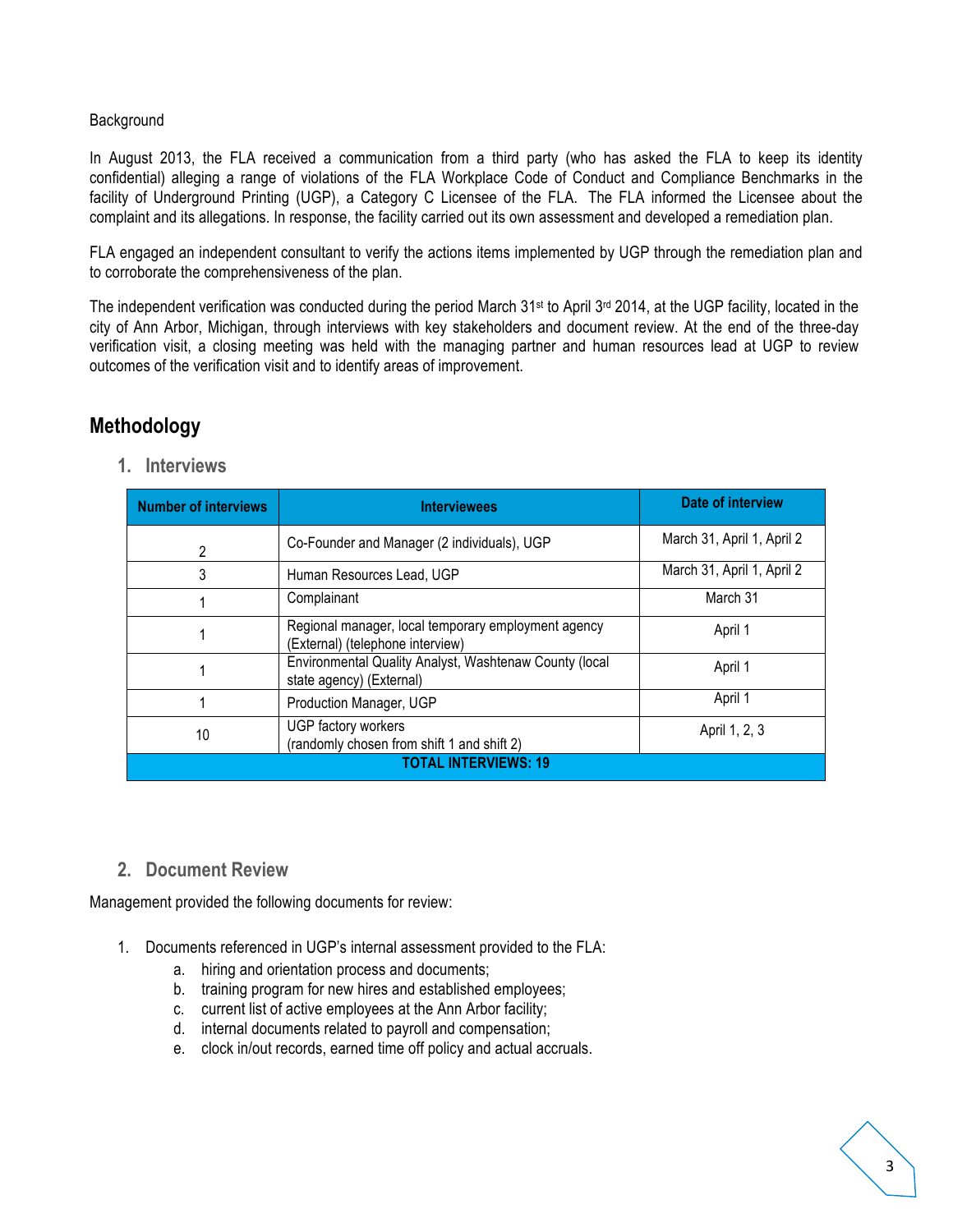- 2. UGP's Hourly Handbook, to review current policies or procedures regarding "at will employment" hiring, compensation, health & safety policies and procedures, holiday and vacation practices, disciplinary procedures, and termination policies and procedures.
- 3. Hiring procedures and documents, internal and through employment agency
- 4. Orientation program for new employees, Hazardous Communication Training document, Personal Protective Equipment Policy, UGP Code of Conduct, Corporate Social Responsibility Policy, Code of Business Ethic, Health and Safely Policy
- 5. Payrolls of salaries, bonuses and vacation, copies of pay stubs, salary questionnaire, on line reports to track hours of work.
- 6. Training Plan outline for each job function.
- 7. UGP's training test and materials (under development at the time of the visit).
- 8. Performance Review document (under development at the time of the visit).
- 9. Skill Tracker (for active production workers).
- 10. Material used for training process on health and safety, including MSDS binder.
- 11. Michigan Occupational Health and Safety Administration (MIOHSA) correspondence and citations.
- 12. Inspection Reports (past and current) issued by Washtenaw County Environmental Health.
- **3. Physical Inspection of the Facility**

On the first day of the verification, UGP management provided unrestricted access to the facility allowing the independent verifier to document, via photos, the physical conditions of the facility. Throughout the verification visit, the verifier was able to review all of the areas to document or review any improvements made by the facility management. The areas reviewed were: production area, the dark room, chemical and ink staging or preparation area, break room, print shop, embroidery area, and conference room.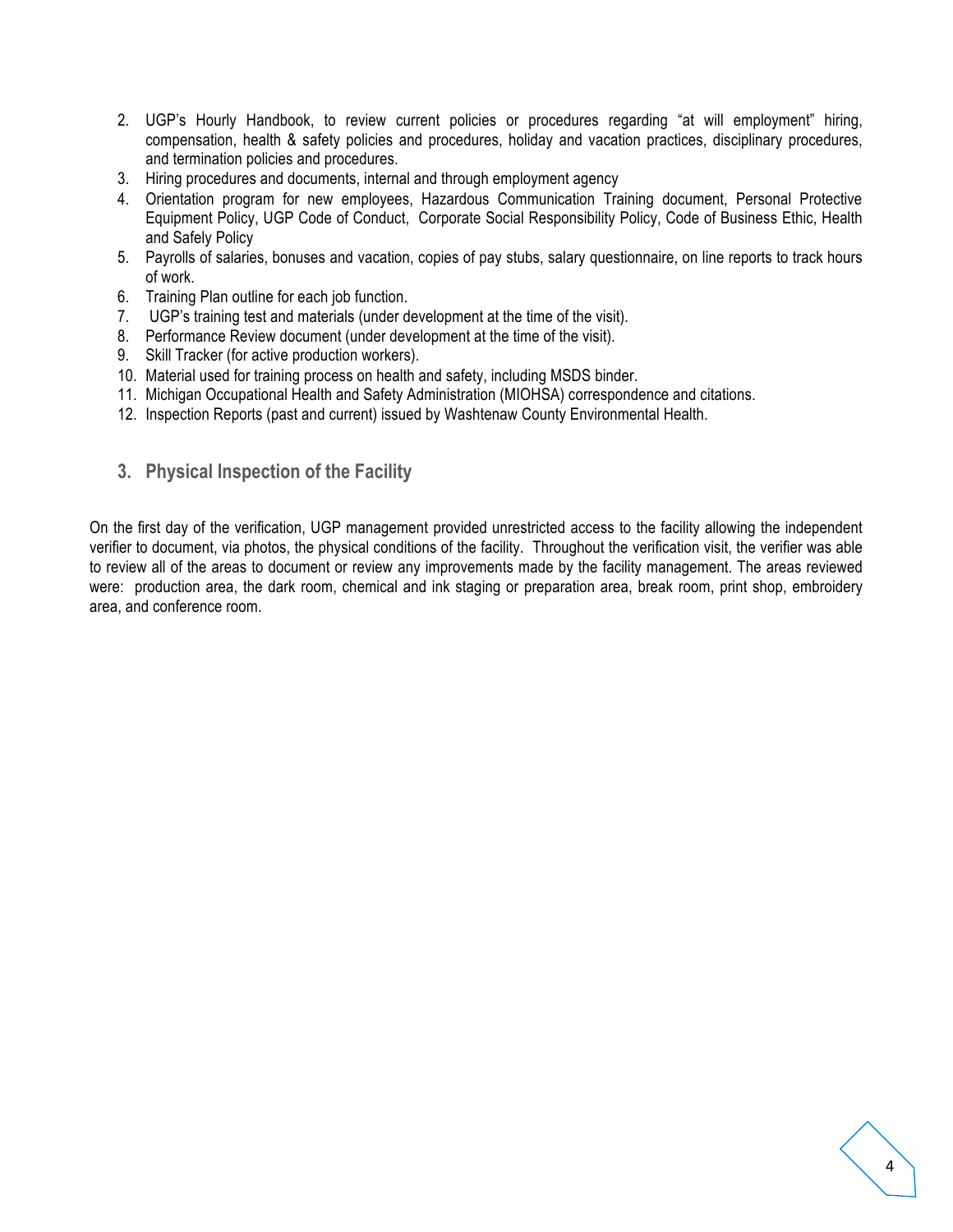## **Independent verification results**

The following table summarizes the remediation plan developed by UGP to improve the findings of the allegations in the third party complaint; the table also presents the compliance or level of advancement for each of the mentioned recommendations as assessed by the independent verifier.

| <b>Actions</b>                                                                                                                                                                                                                                                         | <b>Responsible</b>                           | <b>Due Date</b> | <b>Compliance/Level of Progress</b>                                                                                                                                                                                                                                                                                                                                                                                                                                                                                                                                                                                                                                                                                                                     |
|------------------------------------------------------------------------------------------------------------------------------------------------------------------------------------------------------------------------------------------------------------------------|----------------------------------------------|-----------------|---------------------------------------------------------------------------------------------------------------------------------------------------------------------------------------------------------------------------------------------------------------------------------------------------------------------------------------------------------------------------------------------------------------------------------------------------------------------------------------------------------------------------------------------------------------------------------------------------------------------------------------------------------------------------------------------------------------------------------------------------------|
| <b>ER 8 Recruitment and Hiring/</b><br><b>Conditions of Hiring Contract or</b><br>Temporary Workers:<br>UGP conducted a review of current<br>practices, and deemed that the usage<br>of contract workers fits the definition of<br>contract worker as provided by FLA. | Managing Partner and<br>Human Resources Lead | January 2014    | <b>STATUS: COMPLETED</b><br>UGP's production is seasonal, especially for collegiate or licensed products. The peak periods are<br>spring and fall. UGP has used three labor agencies from 2008 to 2013. The last agency used was<br>Employment Plus. In an interview with Employment Plus' regional manager, she confirmed that UGP<br>ended the contract in November 2013.<br>The agency's contract allowed for UGP, after 480 hours of agency employment, to offer permanent<br>employment to a temporary worker. During the summer/fall 2013, the agency provided nine<br>employees of which only 1 worker became a permanent UGP employee.<br>Since 2014, UGP has hired directly 25 employees, of which 12 (48%) are production-related<br>workers. |
| <b>ER 9 Recruitment and Hiring/Invalid</b><br>Use of Contract, Contingent or<br><b>Temporary Workers:</b><br>UGP will review and a Remediation<br>Plan (if necessary) will be determined in<br>a 30-day time period.                                                   | Managing Partner;<br>Human Resources Lead    | January 2014    | <b>STATUS: COMPLETED</b><br>In an interview with Employment Plus' regional manager, she confirmed that UGP ended the<br>contract in November 2013.<br>All temporary workers paid by the agency received an entry salary of \$8.00 per hour which is higher<br>than the federal or state minimum wages. Through interviews with current employees, none cited<br>any evidence of poor treatment of temporary workers. Through worker testimony, a worker advised<br>that she was hired as a temporary worker in July 2013, and became a permanent employee in<br>January 2014, receiving a raise from \$8.00 per hour to \$9.00 per hour. Currently, this worker is<br>earning \$10.00 per hour. Michigan minimum wage is \$7.40 per hour.               |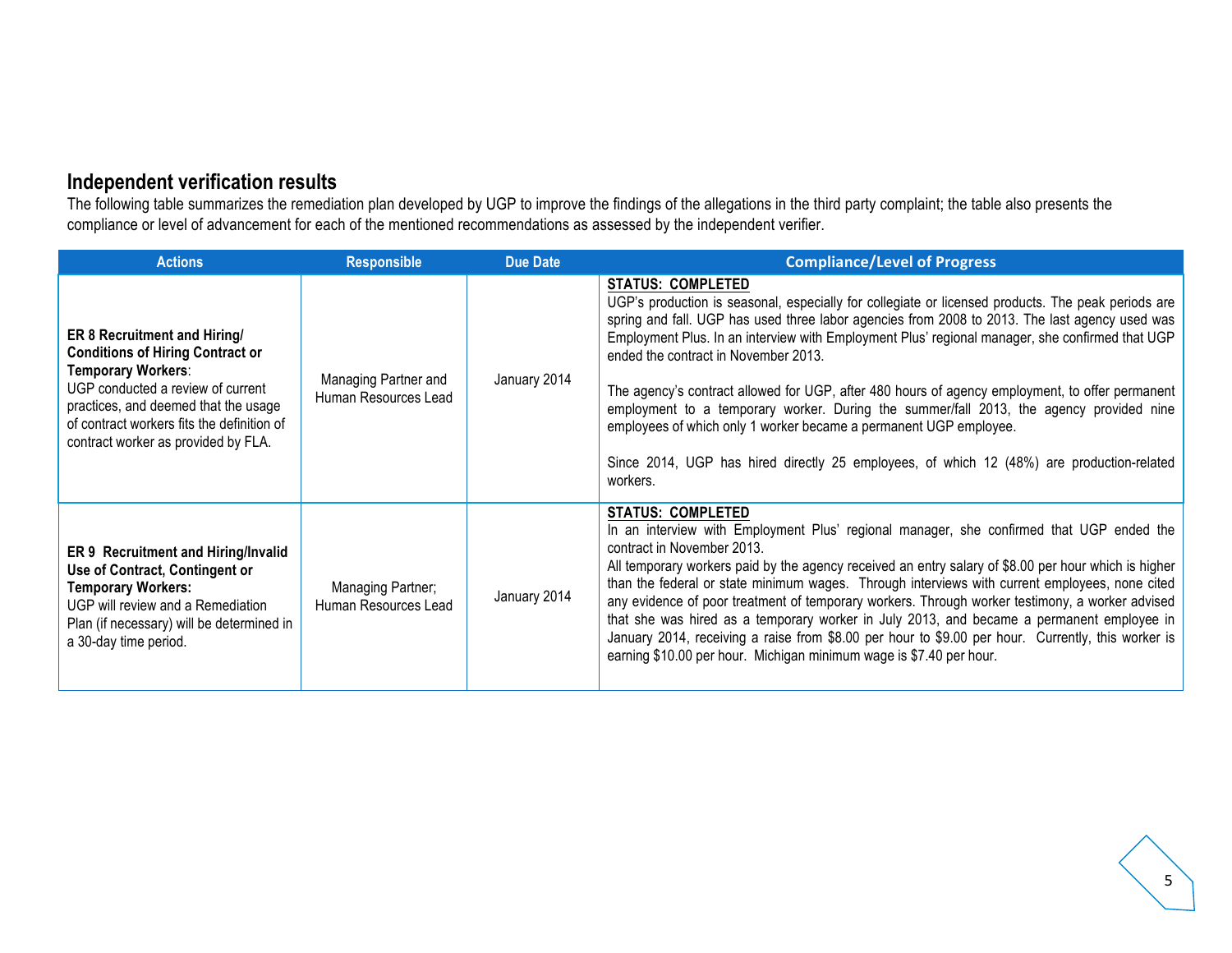| ER 11 Terms and<br><b>Conditions/Contract, Contingent or</b><br><b>Temporary Workers.</b><br>UGP reviewed its current practice and<br>deem the use of Contract workers to be<br>compliant with FLA Benchmark.                                                                                                                  | Managing Partner;<br>Human Resources Lead | January 2014 | <b>STATUS: COMPLETED</b><br>Through an interview with the regional manager at the temporary agency, all temporary workers<br>were paid \$8.00 per hour. Michigan minimum wage is set at \$7.40 per hour. The entry hourly salary<br>was based on skill level and would be reviewed after 480 hours of work.<br>UGP has not hired temporary workers since November 2013.                                                                                                                                                                                                                                                                                                                                                                                                                                                                                                                                                                                                                                                                                         |
|--------------------------------------------------------------------------------------------------------------------------------------------------------------------------------------------------------------------------------------------------------------------------------------------------------------------------------|-------------------------------------------|--------------|-----------------------------------------------------------------------------------------------------------------------------------------------------------------------------------------------------------------------------------------------------------------------------------------------------------------------------------------------------------------------------------------------------------------------------------------------------------------------------------------------------------------------------------------------------------------------------------------------------------------------------------------------------------------------------------------------------------------------------------------------------------------------------------------------------------------------------------------------------------------------------------------------------------------------------------------------------------------------------------------------------------------------------------------------------------------|
| <b>ER 24 Administration of</b><br><b>Hours/Production and Incentive</b><br>Schemes: UGP will investigate and<br>develop a Remediation Plan (if<br>necessary) in a 30-day time period.                                                                                                                                          | Managing Partner;<br>Human Resources Lead | January 2014 | <b>STATUS: COMPLETED</b><br>UGP has not hired temporary workers since November 2013.<br>Under Michigan Labor law, an employer is not required to provide vacation benefits, whether paid or<br>unpaid. Michigan law does not require employers to provide employees with holiday leave, whether<br>paid or unpaid. In Michigan, an employer can require an employee to work holidays.                                                                                                                                                                                                                                                                                                                                                                                                                                                                                                                                                                                                                                                                           |
| ER 25 Industrial Relations: UGP will<br>ensure that all employees are aware of<br>the grievance procedures and<br>confidential reporting methods. To<br>expand our means of confidential<br>reporting, UGP will look into suggestion<br>box programs so employees have yet<br>another way to report grievances<br>anonymously. | Managing Partner;<br>Human Resources Lead | January 2014 | <b>STATUS: IN PROGRESS</b><br>UGP reviewed its current practice and decided to place a "suggestion box" near the time clock for<br>workers to utilize. For any suggestion received, UGP plans to communicate the appropriate<br>response during employee meetings. In respect to anonymous reporting, UGP feels the employee<br>line (a dedicated telephone number reviewed by HR) currently used to report attendance issues may<br>also be used to report anonymously any grievance. The UGP handbook advises that an employee<br>may report any grievance or harassment through a confidential channel. However, there is a lack of<br>clarity on how to proceed if the employee has a grievance with a direct supervisor.<br>The UGP handbook (Section 4, page 5) states that there is a disciplinary policy program with<br>progressive steps. UGP management provided the verifier with blank forms to be used for<br>disciplinary actions, but did not provide any evidence of the actual use of the forms or<br>implementation of disciplinary actions. |
| ER 28 Skills Development/Training:<br>UGP will review and develop<br>Remediation Plan (if necessary) in a<br>30-day time period.                                                                                                                                                                                               | Managing Partner;<br>Human Resources Lead | January 2014 | <b>STATUS: IN PROGRESS</b><br>OSHA's Hazardous Communication (29CFR1910.1200e) and Michigan's Worker Right to Know<br>(WRTK) Law requires formalized and documented training, with documentation of new employee<br>training at time of hire and yearly refresher classes for all employees to be maintained.<br>UGP maintains a "skill tracker" to review a worker's development on the job. The training document<br>is a listing of skills or tasks/functions which should be learned. However, the evidence provided                                                                                                                                                                                                                                                                                                                                                                                                                                                                                                                                        |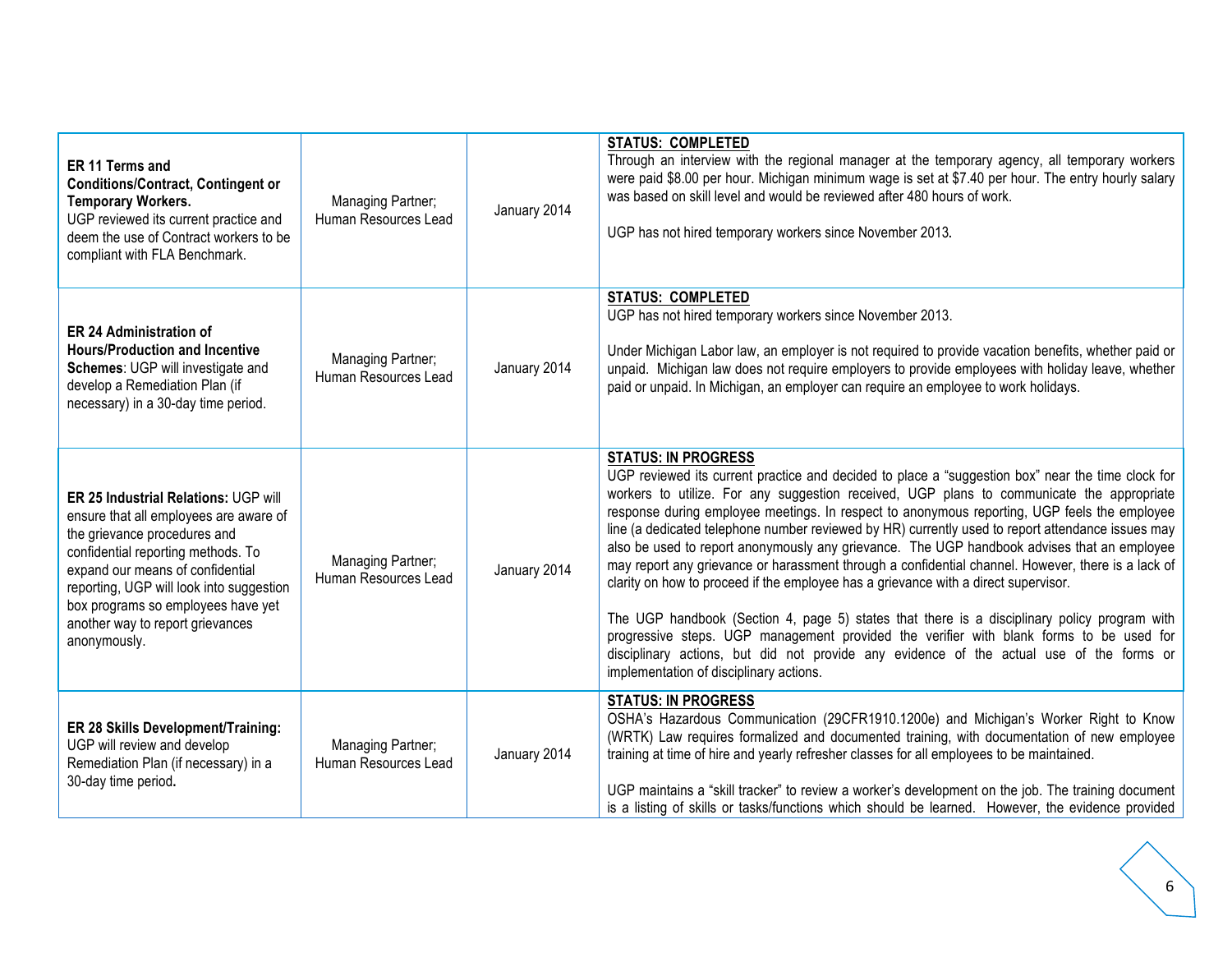|                                                                                                                                                                                                                          |                                           |              | lacked details related to the agenda and content of the training materials, who conducts the training,<br>the qualification of the trainer, the period or length of the training, what are the training tools utilized,<br>and the performance of the trainee in successfully passing a "test" to determine if the training was<br>effective.                                                                                                                                                                                                                                                                                                                                                                                                                                                                  |
|--------------------------------------------------------------------------------------------------------------------------------------------------------------------------------------------------------------------------|-------------------------------------------|--------------|----------------------------------------------------------------------------------------------------------------------------------------------------------------------------------------------------------------------------------------------------------------------------------------------------------------------------------------------------------------------------------------------------------------------------------------------------------------------------------------------------------------------------------------------------------------------------------------------------------------------------------------------------------------------------------------------------------------------------------------------------------------------------------------------------------------|
|                                                                                                                                                                                                                          |                                           |              | The facility presented to the verifier several documents related to training of workers on basic health<br>and safety requirements, but in the verifier's judgment the facility lacks a cohesive system of<br>documentation. During the orientation process, the HR lead provides a document to all new hires on<br>Hazardous Communication and Personal Protection Equipment. The new hires are asked to sign the<br>document without receiving any formalized training (such as focused and specific instruction,<br>discussion or training videos). When the new worker is at the production floor, the production<br>training manual highlights the production and quality aspect of the task, but there is a lack of<br>instruction or discussion of H&S materials and no mention of MSDS training/usage. |
|                                                                                                                                                                                                                          |                                           |              | Management feels that the "on the job" training prepares and educates the worker on critical or basic<br>H&S safeguards. UGP management feels that they have fulfilled their obligation by providing MSDS,<br>and it is the worker's responsibility to read or understand MSDS information if they wish.                                                                                                                                                                                                                                                                                                                                                                                                                                                                                                       |
|                                                                                                                                                                                                                          |                                           |              | <b>STATUS: IN PROGRESS</b><br>The UGP handbook (Section 2, page 3) states that annual performance reviews will occur once a<br>year on or about the service anniversary date. Management contends that performance reviews do<br>not necessarily mean that the worker will receive a raise in hourly wage or salary.                                                                                                                                                                                                                                                                                                                                                                                                                                                                                           |
| ER 29. Skills<br>Development/Management of                                                                                                                                                                               |                                           |              | Nonetheless, worker interviews indicate that performance reviews are infrequent, and do not<br>coincide with anniversary dates. None of the workers interviewed over a three day period could<br>recall signing or receiving an annual performance review document.                                                                                                                                                                                                                                                                                                                                                                                                                                                                                                                                            |
| Performance Reviews: UGP<br>conducted a review, and deemed they<br>have clear policies and procedures<br>regarding performance reviews. UGP<br>will continue to educate employees on<br>the performance review policies. | Managing Partner;<br>Human Resources Lead | January 2014 | Through worker testimony, a worker advised that he has been employed by UGP since September<br>2008, and recently received his first formal review. According to him, the review conversation began<br>in January 2014 by the production manager but the review discussion has not concluded. In<br>reviewing employment records, it was determined that the worker did receive a wage increase in<br>March 2014, which is reflected in his most current paycheck. In this case, UGP emphasizes the<br>wage increase is due to the worker's new job functions and that UGP does not grant retroactive pay<br>to the anniversary date.                                                                                                                                                                          |
|                                                                                                                                                                                                                          |                                           |              | UGP provided a copy of the new performance review document to be utilized in 2014. The<br>document outlines performance metrics, performance rating, comments, and signature block for HR,<br>reviewer (Manager) and the reviewed (employee). This new document was not used for the worker<br>interviewed by the FLA verifier.                                                                                                                                                                                                                                                                                                                                                                                                                                                                                |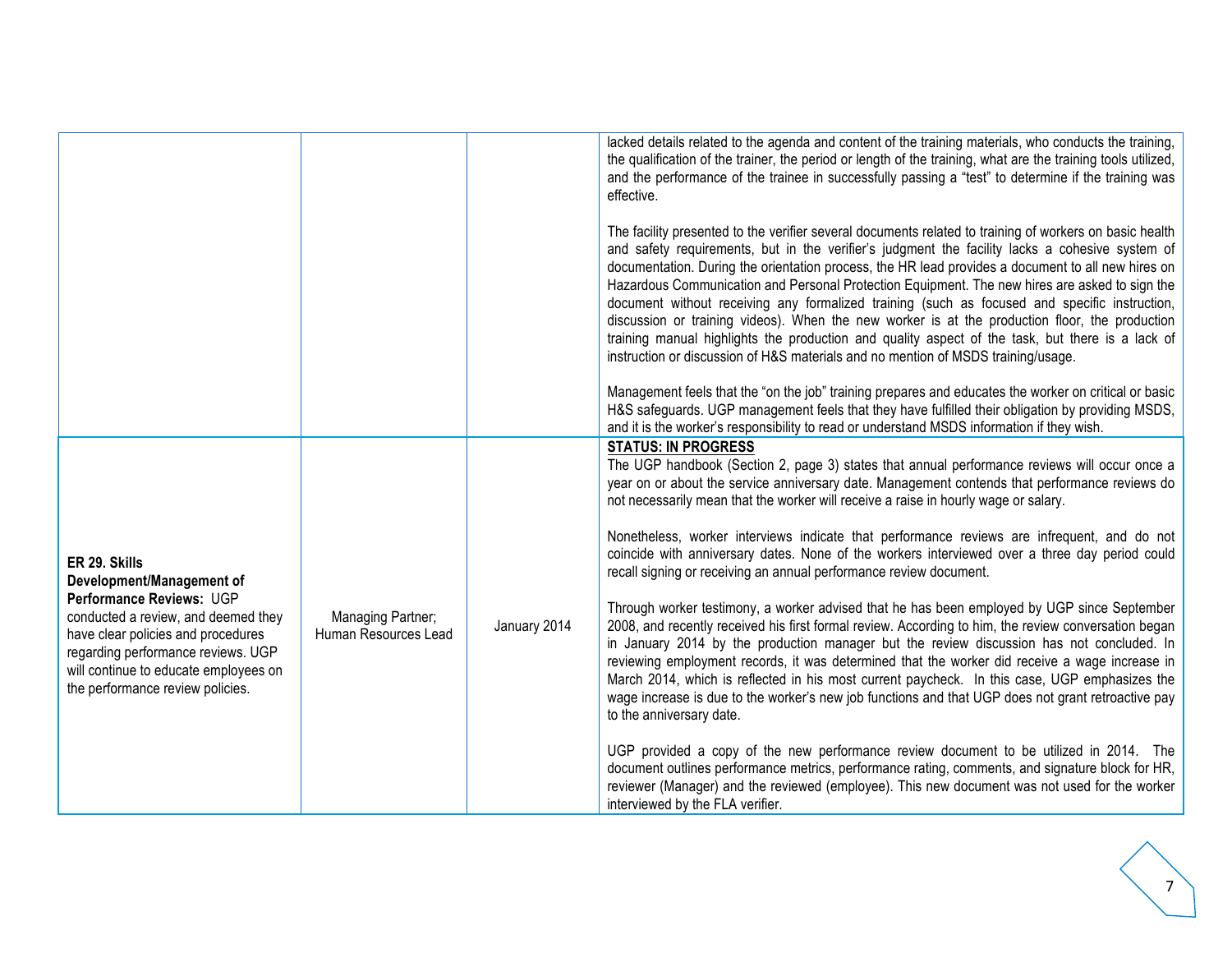| ER 30: Skills<br><b>Development/Promotion, Demotion</b><br>and Job Reassignment:<br>UGP will review and develop<br>Remediation Plan (if necessary) in a<br>30-day time period                                                                                                               | Managing Partner;<br>Human Resources Lead | January 2014 | <b>STATUS: IN PROGRESS</b><br>UGP fosters a philosophy of "on the job" training, which is mentioned in the employee handbook. All<br>new workers enter the company as press assistants and progressively work up to the next level.<br>However, the company is lax in documenting the individuals' progress, whether in training updates<br>or performance reviews.<br>UGP maintains a "skill tracker" to review a worker's development on the job. The training document<br>is a listing of skills or tasks/functions which should be learned. However, no evidence was provided<br>as to who conducts the training, the qualification of the trainer, the period or length of the training,<br>the training tools utilized, and the performance of the trainee in successfully passing a "test' to<br>determine if the training was effective.<br>The company provided many examples of training outlines, but the actual content of training<br>provided is not documented. Through worker testimony, a worker explained that she received her<br>training from a previous employee for a few days before he left the company. |
|---------------------------------------------------------------------------------------------------------------------------------------------------------------------------------------------------------------------------------------------------------------------------------------------|-------------------------------------------|--------------|-----------------------------------------------------------------------------------------------------------------------------------------------------------------------------------------------------------------------------------------------------------------------------------------------------------------------------------------------------------------------------------------------------------------------------------------------------------------------------------------------------------------------------------------------------------------------------------------------------------------------------------------------------------------------------------------------------------------------------------------------------------------------------------------------------------------------------------------------------------------------------------------------------------------------------------------------------------------------------------------------------------------------------------------------------------------------------------------------------------------------------------|
| ER 31: Health, Safety, and<br><b>Environmental Management</b><br><b>System/Policies and Procedures:</b><br>UGP will review and develop<br>Remediation Plan (if necessary) in a<br>30-day time period                                                                                        | Managing Partner;<br>Human Resources Lead | January 2014 | <b>STATUS: PENDING</b><br>UGP has not developed clear policies and procedures in managing systems related to health safety<br>and environment. The UGP employee handbook has a statement on page 21 in reference to<br>recycling.<br>OSHA's Hazardous Communication (29CFR1910.1200e) and Michigan's Worker Right to Know<br>(WRTK) Law require formalized and documented training, and maintenance of documentation of<br>employee training at time of hire and yearly refresher classes for all employees.<br>Through worker testimony, a worker advised that on 3/25/14, he was instructed by the production<br>manager to pour used chemicals down the drain. Another worker advises of removing empty<br>containers of chemicals from UGP to dispose elsewhere as the worker is concerned the facility does<br>not do a good job of disposal. UGP current practices (i.e., no clear policies or procedures in handling<br>waste) may not meet EPA guidelines in Subtitle C of the Resource Conservation Recovery Act<br>(RCRA).                                                                                              |
| HSE. 1 General Health, Safety and<br>Compliance: UGP advises that all<br>production employees are educated on<br>Haz Com, PPE, and FLA workplace<br>Code of conduct upon hire, and<br>updated once annually.<br>UGP further investigated the claim<br>regarding emulsions disposal down the | Managing Partner;<br>Human Resources Lead | January 2014 | <b>STATUS: PENDING</b><br>OSHA's Hazardous Communication (29CFR1910.1200e) and Michigan's Worker Right to Know<br>(WRTK) Law require formalized and documented training, and maintenance of documentation of<br>employee training at time of hire and yearly refresher classes for all employees.<br>UGP maintains a "skill tracker" to review a worker's development on the job. The training document<br>is a listing of skills or tasks/functions which should be learned. However, the evidence provided<br>lacked details related to the agenda and content of the training materials, who conducts the training,                                                                                                                                                                                                                                                                                                                                                                                                                                                                                                            |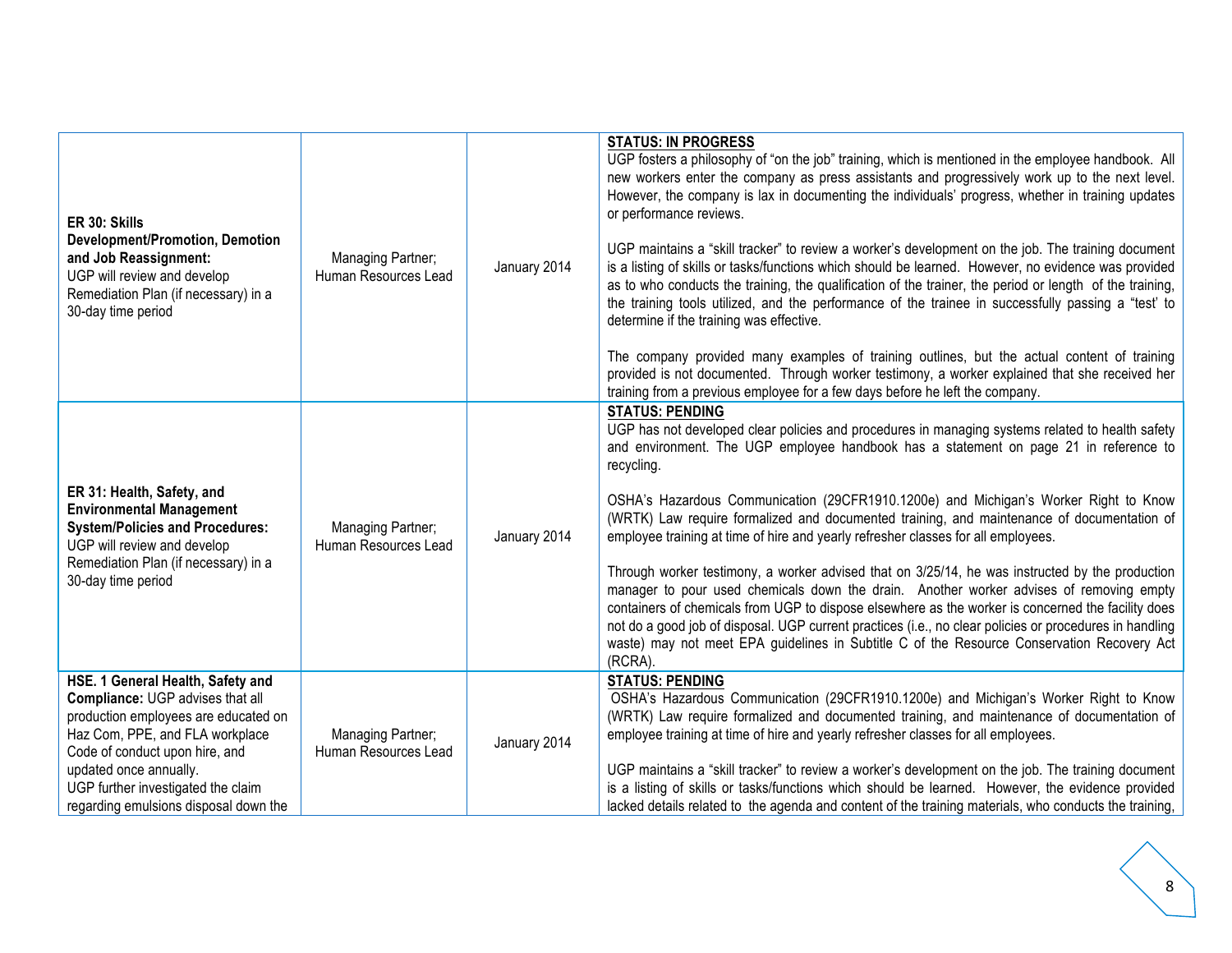| drain beyond the state compliance and<br>found an effective solution. | the qualification of the trainer, the period or length of the training, the training tools utilized, and the<br>performance of the trainee in successfully passing a "test' to determine if the training was effective.<br>UGP management believes that they have fulfilled their obligation by providing MSDS, and it is the<br>worker's responsibility to read or understand MSDS information if they wish.                                                                                                                                                                               |
|-----------------------------------------------------------------------|---------------------------------------------------------------------------------------------------------------------------------------------------------------------------------------------------------------------------------------------------------------------------------------------------------------------------------------------------------------------------------------------------------------------------------------------------------------------------------------------------------------------------------------------------------------------------------------------|
|                                                                       | Due to the nature of its production (screen printing and curing of screen printed fabrics, use of<br>embroidery equipment), UGP has not conducted base line surveys for noise and air quality.<br>Under OSHA Occupational Noise Exposure - Hearing Conservation (29CFR1910.95), base line<br>noise survey should be conducted if noise level exceeds 85 decibels. A noise survey should be<br>conducted to determine if the UGP's embroidery room meets the OSHA requirements.                                                                                                              |
|                                                                       | During the recent three-day verification visit, the verifier noticed UGP has staged on-site waste<br>materials that have not been disposed of properly. The waste is stored in 5 gallon buckets, shrink-<br>wrapped and placed on pallets, near one of the building's exits. This storage of such waste may not<br>meet the requirement of EPA guidelines in Subtitle C of the Resource Conservation Recovery Act<br>(RCRA). The inspection report (May 2013) issued by Washtenaw County also advised UGP to work<br>with a local waste hauler for the proper disposal of the stored waste. |
|                                                                       | The UGP handbook states (Section 5, page 2) that emergency drills for fire or weather will be<br>scheduled throughout the year. The facility does not have an active safety committee comprised of<br>management and workers to plan or prepare for any such event. The facility has never conducted a<br>fire drill. Currently, UGP is not meeting OSHA's requirements for Emergency Action Plan<br>(29CFR1910.38), Safety Committee Plan (29CFR 1903.01), Fire Prevention Plan (29CFR1910.39),<br>and Portable Fire Extinguishers (29CFR1910.157).                                        |
|                                                                       | The verifier also noticed a packet of cigarettes, placed on the storage rack, next to containers of<br>flammable liquids. Employees have a habit to take smoke breaks near the building exit, by the area<br>of inks and solvents.                                                                                                                                                                                                                                                                                                                                                          |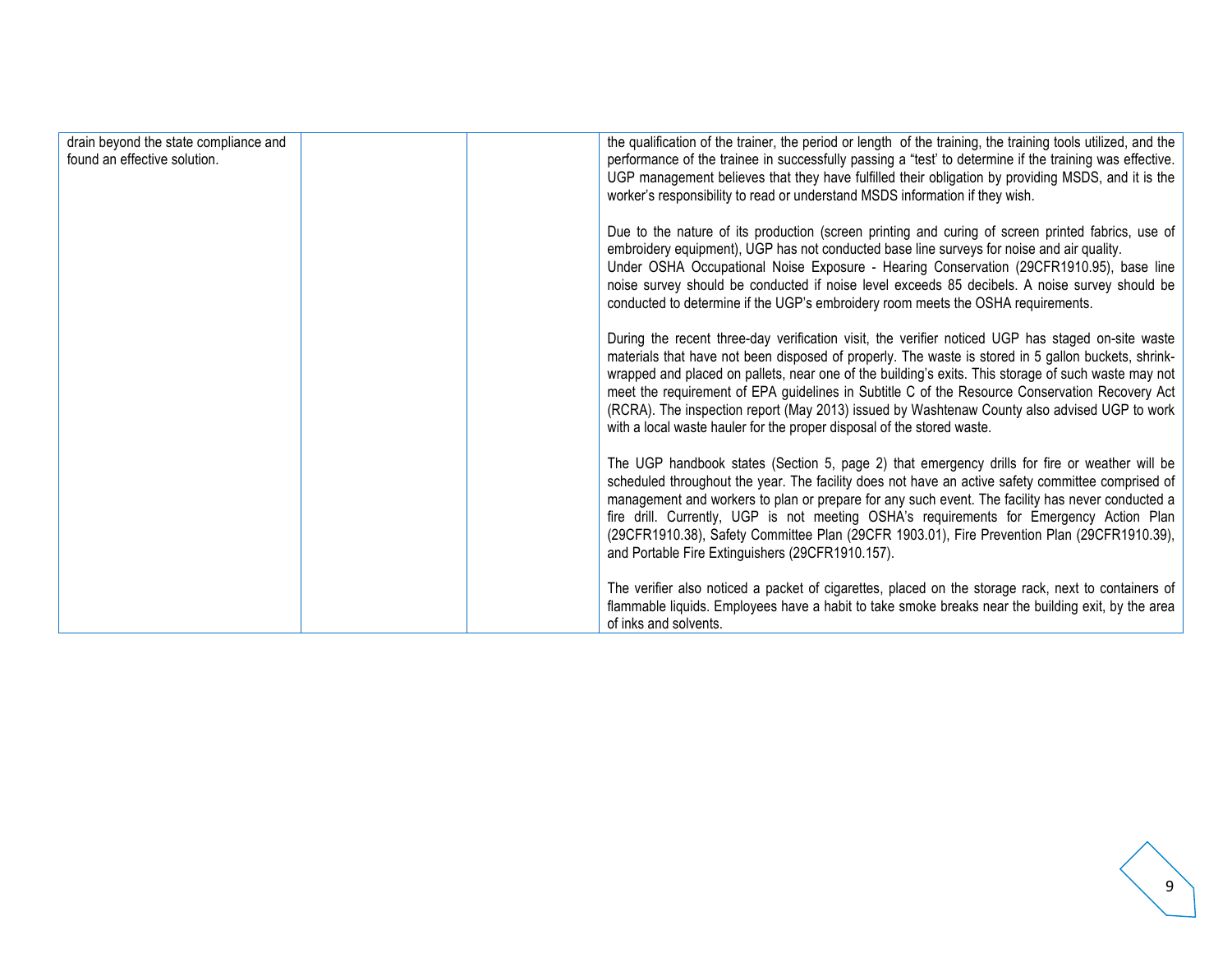| HSE 8: Use of Personal Protective<br>Equipment: UGP will investigate and<br>develop a Remediation Plan (if<br>necessary) in a 30-day time period.                                                                              | Managing Partner;<br>Human Resources Lead | January 2014 | <b>STATUS: IN PROGRESS</b><br>The facility does not follow OSHA's Personal Protective Equipment (29CFR1910.132) requirement.<br>During the orientation process, the HR lead provides a document to all new hires in reference to the<br>following topic, Hazardous Communication and Personal Protection Equipment. The new hires are<br>asked to sign the document without receiving any formalized training (such as focused and specific<br>instruction, discussion or training videos). During the three-day verification visit, the verifier noticed<br>that only the workers in the reclaim area wore any type of PPE. Through worker testimony, a worker<br>confirmed receiving a replacement water proof suit on a monthly basis, replacement gloves every 2<br>weeks, and replacement protective eyewear, as needed. The worker advised that he had bought his<br>own work boots, as he prefers them to the work boots provided by UGP.<br>In the embroidery department, the UGP supervisor did confirm the availability of hearing protection.<br>However, the employees did not wear PPE while working the embroidery heads. This is a shared<br>workspace with another department and these workers are impacted as well. The work area lacks<br>the signage to indicate the requirement for usage of hearing protection. |
|--------------------------------------------------------------------------------------------------------------------------------------------------------------------------------------------------------------------------------|-------------------------------------------|--------------|---------------------------------------------------------------------------------------------------------------------------------------------------------------------------------------------------------------------------------------------------------------------------------------------------------------------------------------------------------------------------------------------------------------------------------------------------------------------------------------------------------------------------------------------------------------------------------------------------------------------------------------------------------------------------------------------------------------------------------------------------------------------------------------------------------------------------------------------------------------------------------------------------------------------------------------------------------------------------------------------------------------------------------------------------------------------------------------------------------------------------------------------------------------------------------------------------------------------------------------------------------------------------------------------------------------------------------------|
| <b>HSE.9 Chemical Management and</b><br>Training: UGP conducted a review and<br>deemed its policy on Hazardous<br>Communication to be compliant.                                                                               | Managing Partner;<br>Human Resources Lead | January 2014 | <b>STATUS: IN PROGRESS</b><br>The facility is not fully compliant with OSHA's Hazardous Communication (29CFR1910.1200e)<br>requirement and Michigan Occupational Safety and Health Act (MIOSHA) Worker Right to Know<br>(WRTK) Law, particularly with respect to training, including spill minimization and control which have<br>been recommended to UGP by Washtenaw County's inspector.<br>During the orientation process, the HR lead provides a document to all new hires in reference to the<br>following topic, Hazardous Communication and Personal Protection Equipment. The new hires are<br>asked to sign the document without receiving any formalized training (such as focused and specific<br>instruction, discussion or training videos).<br>Through interviews, it became evident that workers have a vague knowledge of MSDS information<br>and its purpose. Workers recall signing the statements as the total extent of the training received<br>from UGP. Workers are aware of the MSDS manual but have not been instructed in the use of the<br>information especially in reference to handling and use of chemicals, the correct use and storage of<br>personal protective equipment, and procedures to handle chemical spills.                                                                                |
| HSE. 13 Ventilation/Electrical/Facility<br><b>Installation and Maintenance</b><br>Investigation of the ventilation claim<br>prompted Underground Printing to<br>review manufacturer's safety standards<br>and UGP's history of | Managing Partner;<br>Human Resources Lead | January 2014 | <b>STATUS: IN PROGRESS</b><br>Due to the nature of UGP's production (screen printing and curing of screen printed fabrics); UGP<br>has not conducted a base line survey for air quality.<br>During the three days of verification, the production doors were open, and the interior air quality<br>(IAQ) was not perceived as hazing or offensive.                                                                                                                                                                                                                                                                                                                                                                                                                                                                                                                                                                                                                                                                                                                                                                                                                                                                                                                                                                                    |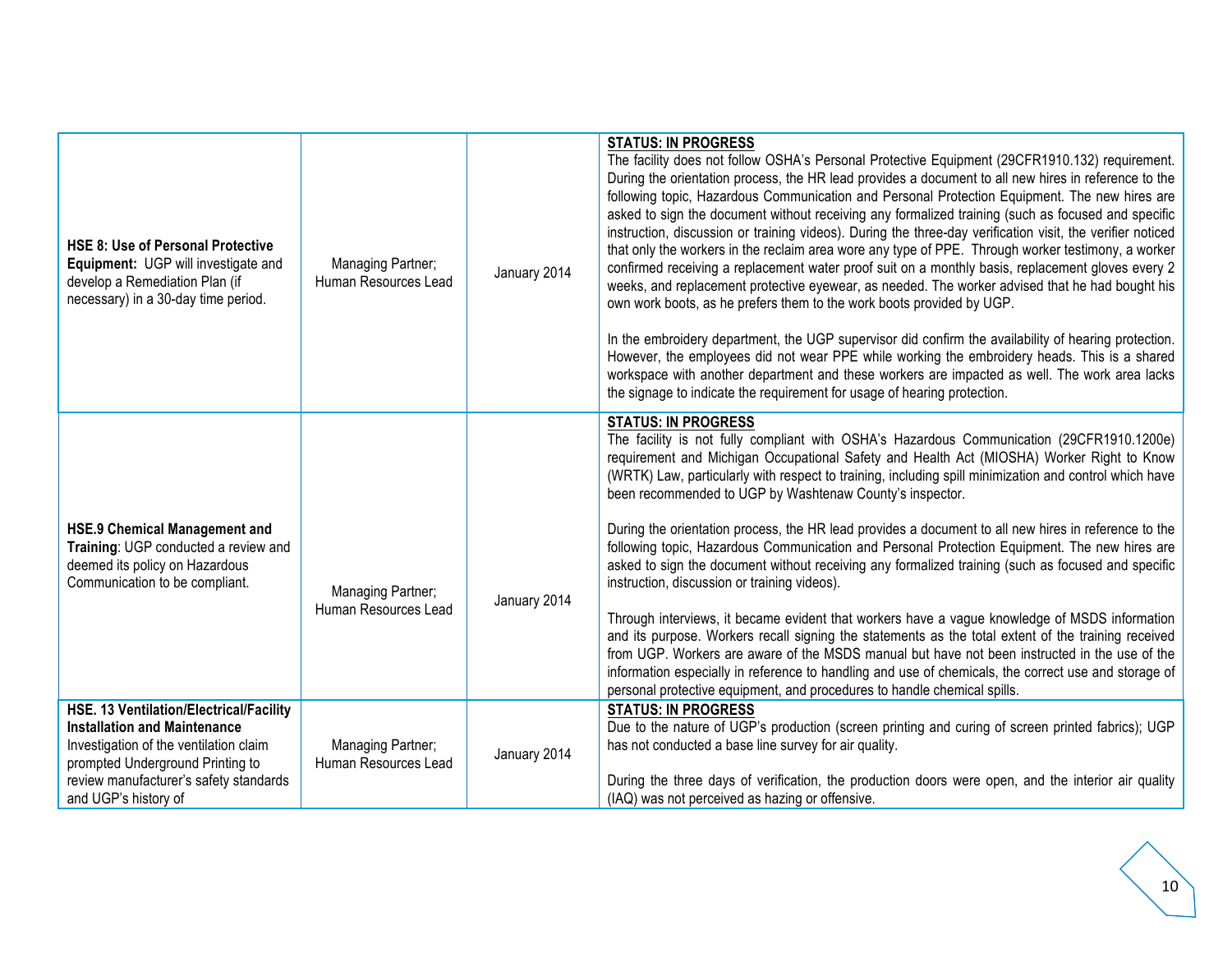| inspections/maintenance/compliance In  | UGP receives inspections from the Washtenaw County Environmental Health agency. Since UGP           |
|----------------------------------------|-----------------------------------------------------------------------------------------------------|
| regards to the claim of standing water | has not declared a chemical inventory in excess of 500 pounds, the county inspections are           |
| on the shop floor, UGP acknowledged    | scheduled every four years. During the inspection of May 2013, the inspector noted "no indoor air   |
| that there was a hose that sprung a    | concerns" but this inspection occurred during the month of May and the bay doors were opened.       |
| leak, and quickly fixed the hose.      | UGP should conduct base line air quality survey and monitor throughout the year especially during   |
|                                        | winter months when the bay doors are closed.                                                        |
|                                        | There was no evidence of frayed electrical cords in the reclaim area (the area to wash down         |
|                                        | screens). The workers place the screen inside the basin, and the water drains into the sewer.       |
|                                        | UGP advised that the company has received a 5-year inspection exemption from OSHA, however          |
|                                        | this statement is incorrect. OSHA has not granted such exemption. In May 2006, MIOSHA, in           |
|                                        | response to a complaint, conducted an inspection of the facility. The MIOSHA inspector identified   |
|                                        | that the screen cleaning machine released chemicals and mechanical ventilation was required but     |
|                                        | was not supplied, as required by Part 520, Rule 8 (1). A citation was issued, however, prior to the |
|                                        | end of the investigation UGP provided local exhaust ventilation and the citation was abated. The    |
|                                        | MIOSHA investigation resulted in the issuance of 2 serious citations and \$800 in monetary fines    |
|                                        | against UGP.                                                                                        |
|                                        | In January 2013, MIOSHA advised UGP of another complaint registered against the facility.           |
|                                        | MIOSHA opted not to conduct a physical inspection but asked UGP to conduct an investigation and     |
|                                        | provide corrections or modifications to MIOSHA. UGP responded in 3 weeks, and MIOSHA                |
|                                        | considered the matter closed.                                                                       |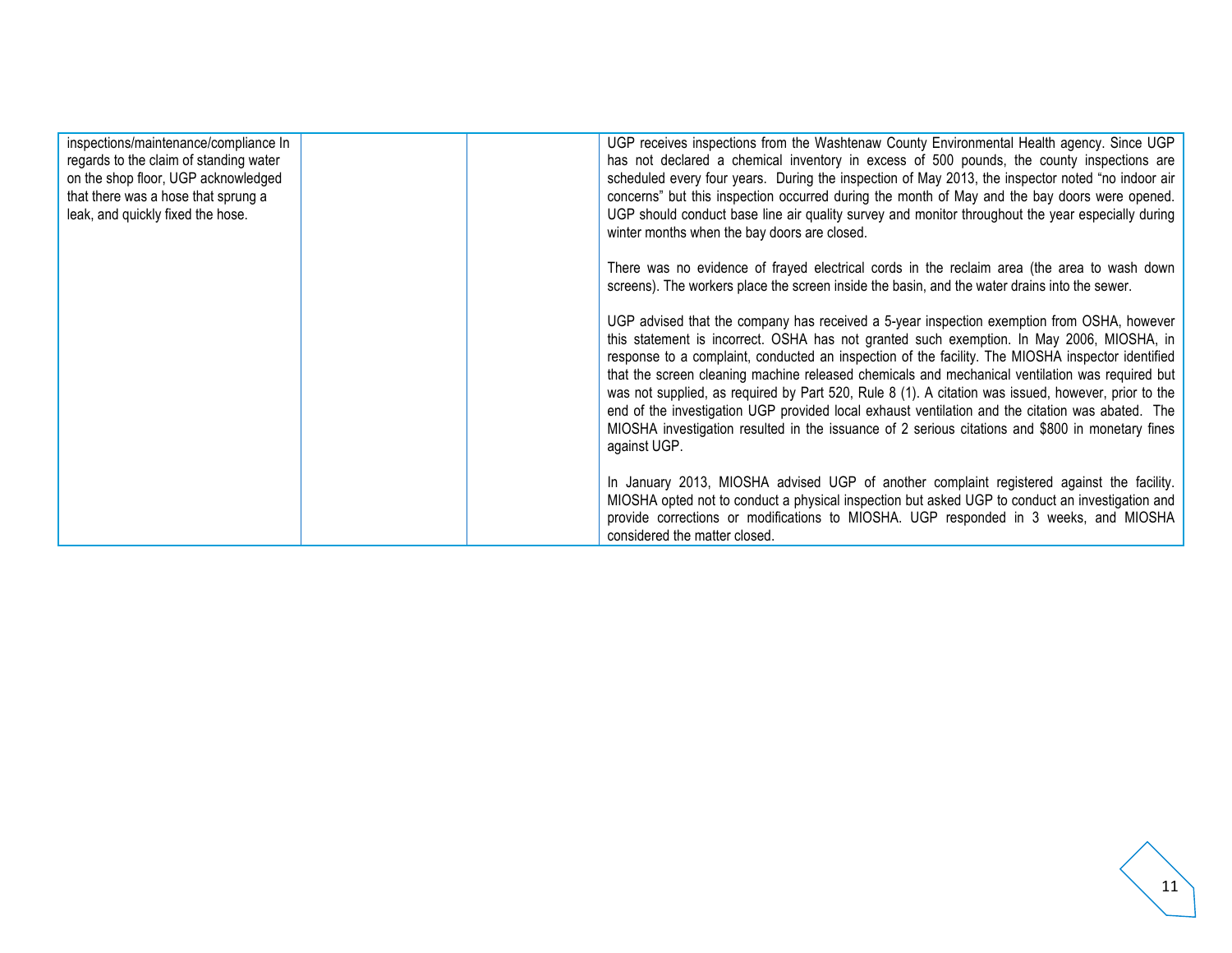|                                                                                                                                                                                                                                  |                                           |              | <b>STATUS: COMPLETED</b><br>The UGP Handbook outlines common workplace practices for work hours that are consistent with<br>federal and state requirements. The Handbook was created by a third party provider, Dynamic HR<br>based in Auburn Hills, MI.                                                                                                                                                                                                                                                                                                                                                                           |
|----------------------------------------------------------------------------------------------------------------------------------------------------------------------------------------------------------------------------------|-------------------------------------------|--------------|------------------------------------------------------------------------------------------------------------------------------------------------------------------------------------------------------------------------------------------------------------------------------------------------------------------------------------------------------------------------------------------------------------------------------------------------------------------------------------------------------------------------------------------------------------------------------------------------------------------------------------|
| <b>HOW 1. General Compliance Hours</b>                                                                                                                                                                                           |                                           |              | Currently, UGP meets the Michigan labor law requirements in respect to hours of work, vacation and<br>holidays, and lunch or breaks requirements. Michigan labor laws do not require an employer to<br>provide vacation or holidays.                                                                                                                                                                                                                                                                                                                                                                                               |
| of Work: UGP will investigate and<br>develop a Remediation Plan (if<br>necessary) in a 30-day time period.                                                                                                                       | Managing Partner;<br>Human Resources Lead | January 2014 | In the UGP Handbook, the company advises worker of a 30 minute unpaid lunch period which must<br>be scheduled with the supervisor. The UGP Handbook also states that the company will pay for<br>seven public holidays. In reviewing UGP payroll records, the last holiday paid by the company was<br>New Year's Day 2014.                                                                                                                                                                                                                                                                                                         |
|                                                                                                                                                                                                                                  |                                           |              | UGP management did confirm they were unaware of FLA's guidance or expectation of a maximum<br>60 hour work week. Since the notification of the complaint, UGP has set the regular work week at 40<br>hours per week, and overtime hours are voluntary and not to exceed 20 hours a week. If overtime<br>hours are worked, the employee will receive 1.5 times the pay. During worker interviews, all workers<br>did confirm that the company policy is a 40 hour work week, and they should not exceed 60 hours a<br>week. Non exempt employees are paid the overtime hours as per federal and state overtime pay<br>requirements. |
| HOW 2: Rest Day                                                                                                                                                                                                                  |                                           |              | <b>STATUS: COMPLETED</b><br>UGP Handbook (Section 2, page 4) advises that the work hours are based on client's needs and                                                                                                                                                                                                                                                                                                                                                                                                                                                                                                           |
| UGP will continue to educate<br>employees on voluntary overtime<br>policy, and make sure everyone is<br>aware that weekend shifts are not<br>mandatory.                                                                          | Managing Partner;<br>Human Resources Lead | January 2014 | requirements. Employees are advised that there may be occasions when they will be required to<br>work out of the normal work schedule. All workers at the Ann Arbor facility are scheduled 40 hours<br>per week. Through worker interviews, the verifier was able to corroborate that workers have a<br>regular 40 hour week, with Saturday and Sunday as normal days of rest. There are occasional<br>periods of overtime but the hours are voluntary. Non-exempt employees are paid the overtime hours<br>as per federal and state overtime pay requirements.                                                                    |
| HOW 6: Maintenance of Reasonable<br>Levels of Staff: UGP will look back on<br>production fluxes, and attempt to start<br>staffing for the busy season. Further<br>remediation will be determined in a 30-<br>45 day time period. | Managing Partner;<br>Human Resources Lead | January 2014 | <b>STATUS: COMPLETED</b><br>UGP's production is seasonal, especially for collegiate or licensed products. The peak periods are<br>spring and fall.<br>Since 2014, UGP has directly hired 25 employees of which 12 (48%) are<br>production-related workers.                                                                                                                                                                                                                                                                                                                                                                         |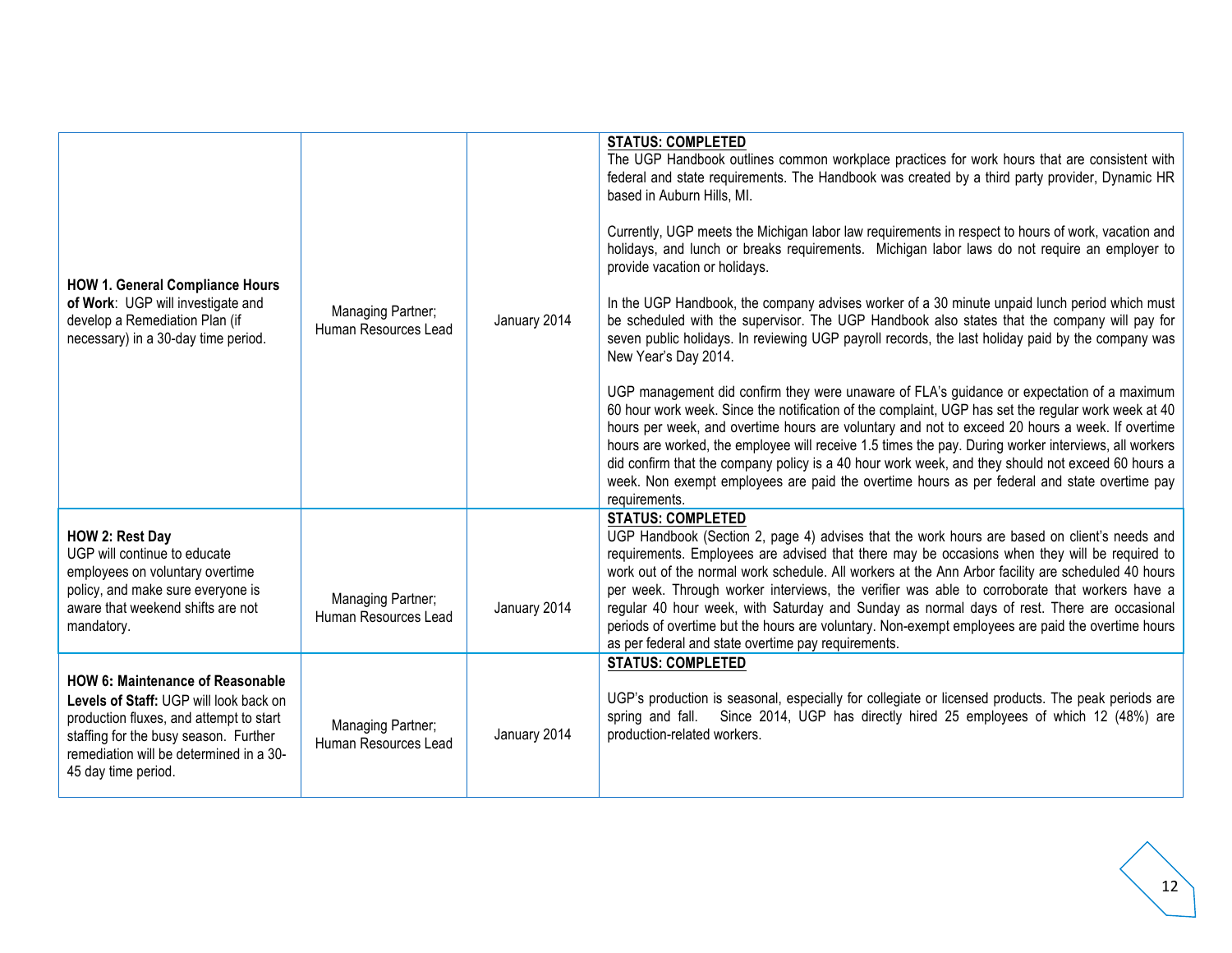| HOW. 8: Forced<br><b>Overtime/Exceptional</b><br>Circumstances: UGP will investigate<br>and develop a Remediation Plan (if<br>necessary) in a 30-day time period.                                                                | Managing Partner;<br>Human Resources Lead | January 2014 | <b>STATUS: COMPLETED</b><br>The UGP Handbook outlines that overtime will be paid at 1.5 times the regular wage after working a<br>40 hour work week, which complies with Fair Labor Standards Act (FLSA).<br>UGP management did confirm that they were unaware of FLA's guidance or expectation of a<br>maximum of 60 hours of work per week. Since the notification of the complaint, UGP has set the<br>regular work week at 40 hours per week, and overtime hours are voluntary and not to exceed 20<br>hours a week.<br>During worker interviews, all workers did confirm that there is a 40-hour work week, and they cannot<br>exceed 60 hours a week. Non exempt employees are paid the overtime hours as per federal and<br>state overtime pay requirements.                                                                                                                                                                                                                                                                                                                                                                                                                                                                                                                                                                                                                                                                       |
|----------------------------------------------------------------------------------------------------------------------------------------------------------------------------------------------------------------------------------|-------------------------------------------|--------------|-------------------------------------------------------------------------------------------------------------------------------------------------------------------------------------------------------------------------------------------------------------------------------------------------------------------------------------------------------------------------------------------------------------------------------------------------------------------------------------------------------------------------------------------------------------------------------------------------------------------------------------------------------------------------------------------------------------------------------------------------------------------------------------------------------------------------------------------------------------------------------------------------------------------------------------------------------------------------------------------------------------------------------------------------------------------------------------------------------------------------------------------------------------------------------------------------------------------------------------------------------------------------------------------------------------------------------------------------------------------------------------------------------------------------------------------|
| <b>HOW. 9 Exceptional</b><br><b>Circumstances/Overtime</b><br>Explanation: UGP will investigate and<br>develop a Remediation Plan (if<br>necessary) in a 30-day time period.                                                     | Managing Partner;<br>Human Resources Lead | January 2014 | <b>STATUS: COMPLETED</b><br>UGP management confirms that they were unclear on FLA's guidance or expectation of "exceptional<br>circumstances". Since the notification of the complaint, UGP has set the regular work week to 40<br>hours per week, and overtime hours are voluntary and not to exceed 20 hours a week. Supervisors<br>have been advised to plan according to a 40-hour work schedule and overtime hours must be<br>approved by management.<br>During worker interviews, all workers did confirm that there is a 40-hour work week, and they cannot<br>exceed 60 hours a week. Non exempt employees are paid the overtime hours as per federal and<br>state overtime pay requirements.                                                                                                                                                                                                                                                                                                                                                                                                                                                                                                                                                                                                                                                                                                                                     |
| <b>C.1 General Compliance</b><br>Compensation: UGP deems that they<br>abide by the Fair Labor Standards Act<br>(FLSA) and State of Michigan labor<br>laws, as well as abide by all FLA<br>Compensation compliance<br>Benchmarks. | Managing Partner;<br>Human Resources Lead | January 2014 | <b>STATUS: COMPLETED</b><br>Currently, UGP meets or exceeds the federal and state minimum wage. In reviewing the payroll<br>records of workers at the Ann Arbor facility, the entry-level salary is \$9.00 per hour. Since 2014, the<br>company has hired 12 new production related employees, with the entry hourly wage at \$10.00 per<br>hour. In reviewing payroll records, pay of production workers ranges from \$10.00 to \$16.50 per<br>hour. The mean average hourly wage of employees is approximately \$12.40 per hour.<br>The average work week is 40 hours per week. There is voluntary overtime as well.<br>UGP uses a third party to process payroll. The payroll statement given to workers provides<br>information on earnings by regular hour and overtime hours, total amount for the pay period and<br>year-to-date. The respective withholdings are recorded (federal and state taxes, and social security<br>and Medicare deductions). If the employee has additional benefits and deductions, these are<br>highlighted on the payroll statement. All employees at the Ann Arbor facility are paid bi-weekly and<br>by check on Thursday of the pay week. The payroll checks are issued under UGP's legal name of A-<br>1 Screen Printing, as Underground Printing is the "dba" (doing business as) commercial name.<br>NOTE: The third party service provider for payroll declined an interview with the verifier. |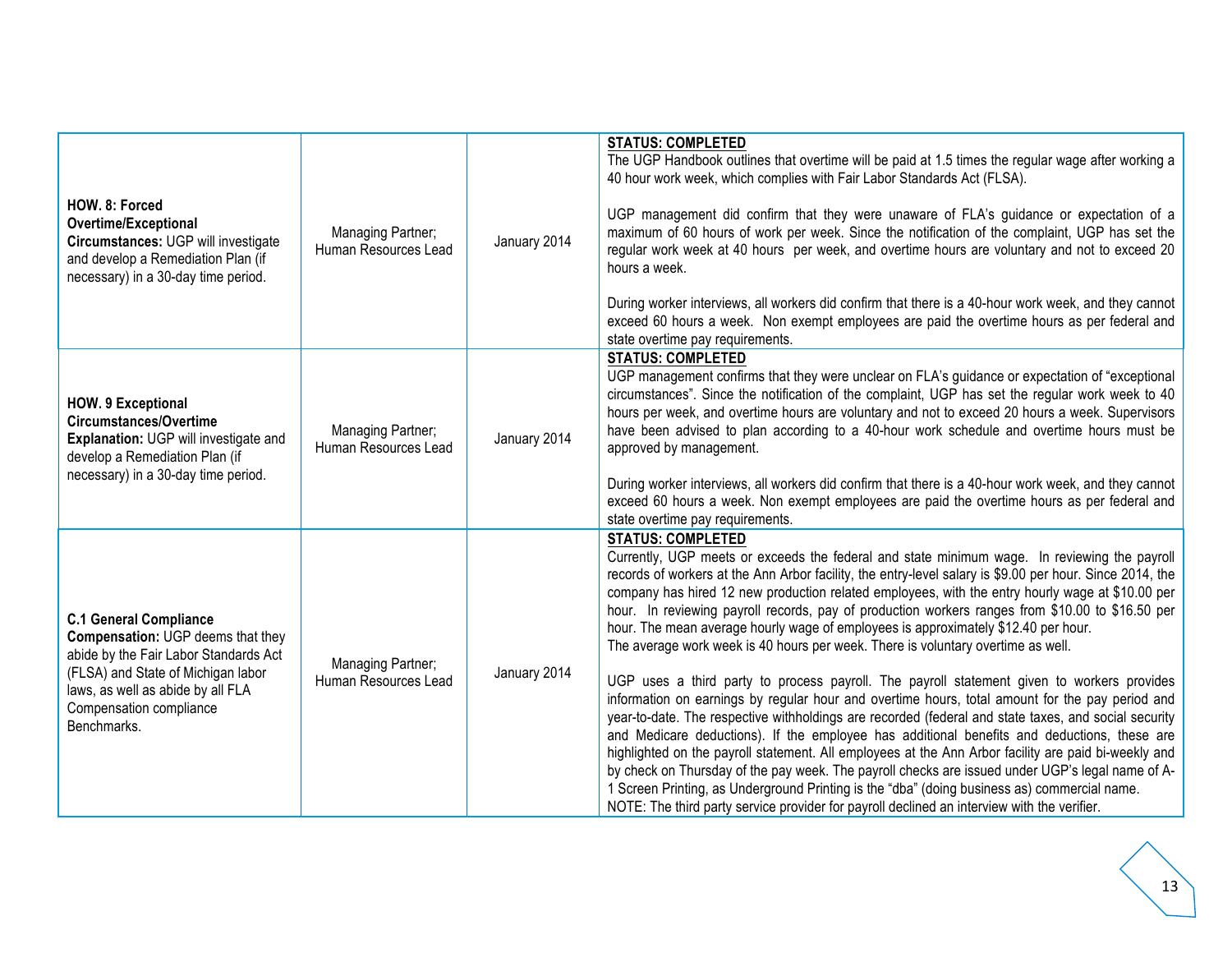|                                                                                                                                                                                                                                     |                                           |              | <b>STATUS: COMPLETED</b><br>UGP does not hire probationary workers. UGP used three temporary labor agencies from 2008 to<br>2013. The last agency used was Employment Plus. In an interview with Employment Plus' regional<br>manager, she confirmed the UGP ended the contract in November 2013.                                                                                                                                                                                                             |
|-------------------------------------------------------------------------------------------------------------------------------------------------------------------------------------------------------------------------------------|-------------------------------------------|--------------|---------------------------------------------------------------------------------------------------------------------------------------------------------------------------------------------------------------------------------------------------------------------------------------------------------------------------------------------------------------------------------------------------------------------------------------------------------------------------------------------------------------|
| <b>C.3 Training and Probation:</b><br>UGP does not require probationary<br>period for any position, at any location<br>within the company structure. All<br>employee wages are in compliance with<br>local, federal and state laws. | Managing Partner;<br>Human Resources Lead | January 2014 | All temporary workers paid by the agency received an entry salary of \$8.00 per hour, which was<br>higher than the federal or state minimum wages. The agency's contract allowed for UGP, after 480<br>hours of agency employment, to offer permanent employment to a temporary worker. During the<br>summer/fall 2013, the agency provided nine employees of which 1 worker became a permanent<br>UGP employee.                                                                                              |
|                                                                                                                                                                                                                                     |                                           |              | Currently, UGP meets or exceeds the federal and state minimum wage. In reviewing the payroll<br>records of workers located at the Ann Arbor facility, the entry salary is \$9.00 per hour. Since 2014,<br>the company has hired 12 new production related employees, with the entry hourly wage at \$10.00<br>per hour. In reviewing payroll records, the production workers range from \$10.00 per hour to \$16.50<br>per hour. The mean average hourly wage of employees is approximately \$12.40 per hour. |